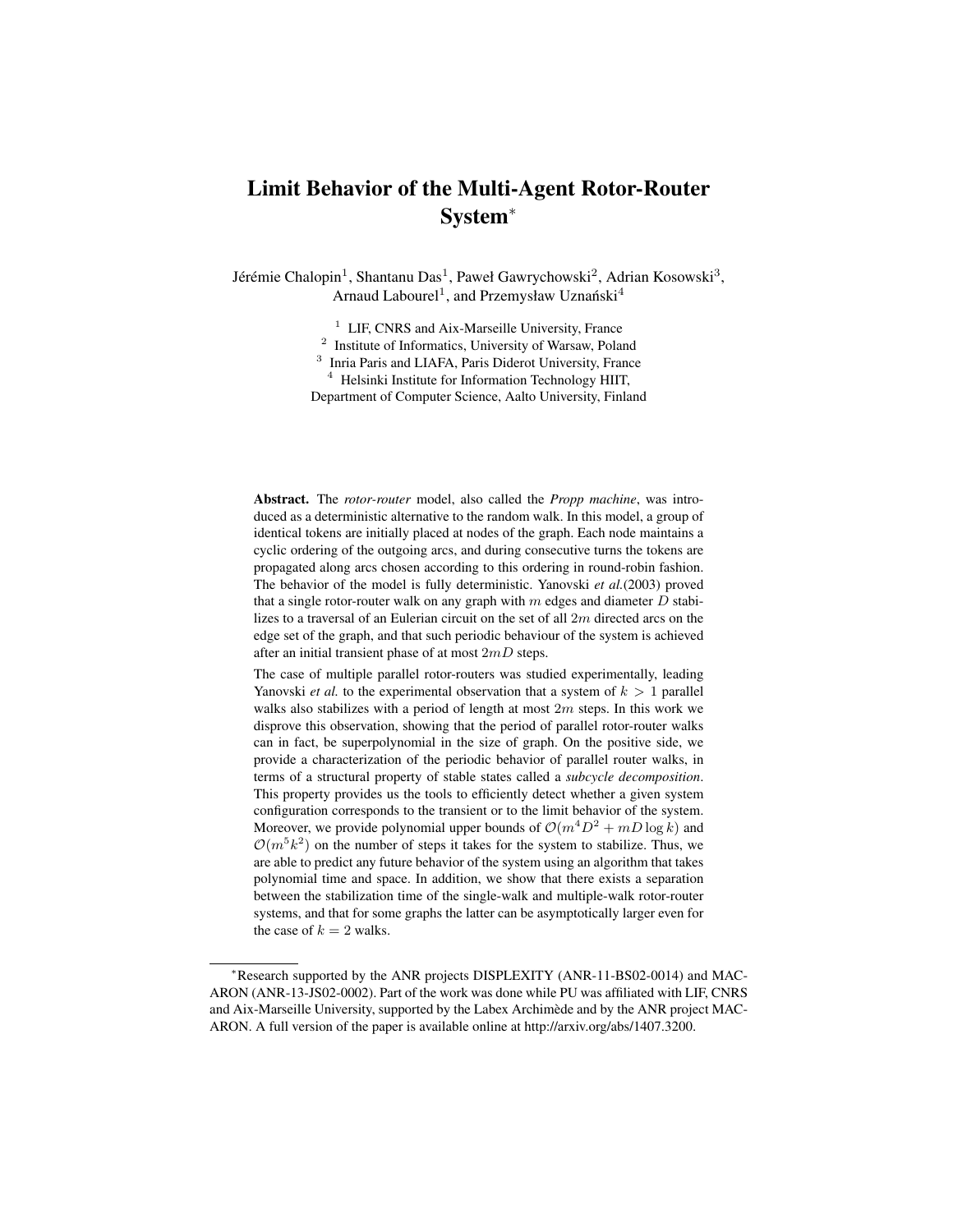# 1 Introduction

Dynamical processes occurring in nature provide inspiration for simple, yet powerful distributed algorithms. For example, the *heat equation*, which describes real-world processes such as heat and particle diffusion, also proves useful when designing schemes for load-balancing and token rearrangement in a discrete graph scenario. In the diffusive model of load-balancing on a network, each node of the network is initially endowed with a certain load value, and in each step it distributes a fixed proportion of its load evenly among its neighbors. Given that such a balancing operation is performed for load which is infinitely divisible (so-called *continuous diffusion*), in the long term the distribution of load converges on a degree-regular network to uniform over all nodes. When load is composed of indivisible unit tokens, the continuous diffusion process is no longer practicable. It is, however, possible to design randomized schemes in which the *expected* value of load of each node at each moment of time corresponds precisely to the value of its load in the corresponding continuous diffusion process. This may be achieved, for instance, by allowing each token of load to follow an independent random walk on the network, as well as by applying more refined techniques admitting stronger concentration of the load distribution, cf. [19]. Such methods are stochastic in their very nature, and it is natural to ask whether there exist *deterministic* methods which mimic this type of stochastic load balancing behavior? The answer is affirmative, with the natural candidate process being the so-called *rotor-router* model.

Formally, the rotor-router mechanism is represented by an undirected anonymous graph  $G = (V, E)$ . Initially, a set of identical tokens is released on vertices of the graph. At discrete, synchronous steps, the tokens are propagated according to the deterministic round robin rule, where after sending each token, the pointer is advanced to the next exit port in the fixed cyclic ordering. Such a mechanism has been proposed as a viable alternative to stochastic and random-walk-based processes in the context of load balancing problems [5,7,9], exploration of graphs [1,8,10,12,15], and stabilization of distributed processes [3,6,17,22].

The resemblance between the rotor-router token distribution mechanism and stochastic balancing processes based on continuous diffusion is at least twofold, in that: (1) the number of tokens on each node for the rotor-router process has a bounded discrepancy with respect to that in the continuous diffusion process [5,20], and (2) when performing time-averaging of load over sufficiently long time intervals, the observed load averages for all nodes in the rotor-router process converge precisely to their corresponding value for the continuous diffusion process.

By contrast to time-averaged load, for any *fixed* moment of time, the deterministic rotor-router process and the stochastic approaches exhibit important differences. A stochastic load balancing process based on tokens following random walks leads the system towards a "heat death" stochastic state, which is completely independent of the starting configuration. For a rotor-router system, the number of possible configurations is finite, hence, after a transient initial phase, the process must stabilize to a cyclic sequence of states which will be repeated ever after. Natural questions arise, concerning the eventual structural behavior observed in this limit cycle of the rotor-router system, the length of the limit cycle, and the duration of the stabilization phase leading to it. So far, the only known answer concerned the case when only a single token is operating in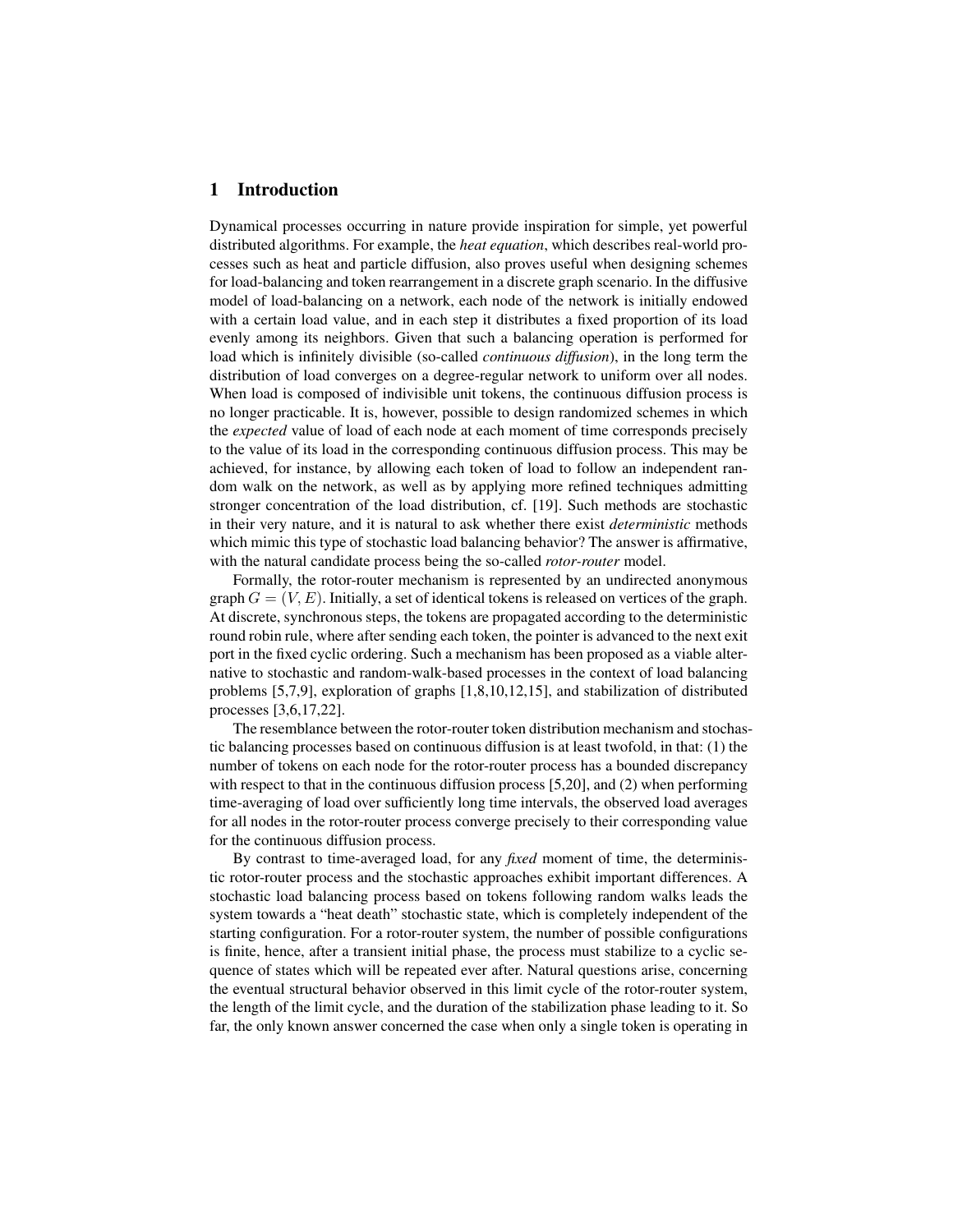the entire system. Yanovski *et al.* [22] showed that such a single token stabilizes within a polynomial number of steps to periodic behavior, in which it performs a traversal of some Eulerian cycle on the directed version of the network graph.

In this work, we provide a complete structural characterization of the limit behavior of the rotor-router for an *arbitrary* number  $k > 1$  of tokens. The obtained characterization shows that the rotor-router mechanism provides a way of self-organizing tokens, initially spread out arbitrarily over a graph, into balanced groups, each of which follows a well-defined walk in some part of the network graph. The practical implications of our result may be seen as twofold. On the one hand, when viewing the rotor-router as a load-balancing process, we obtain a better understanding of its limit behavior. On the other hand, when considering each of the tokens as a walker in the graph, we show that the rotor-router may prove to be a viable strategy for perpetual graph exploration, with possible applications in so-called network patrolling problems.

#### 1.1 Related Work

*Load balancing.* The rotor-router mechanism of token distribution has been considered in problems of balancing workload among network nodes for specific network topologies. In this context, each token is considered as a unit-length task to be performed by one of the processors in a network of computers. Cooper and Spencer [7] studied load balancing with parallel rotor walks in d-dimensional grid graphs and showed a constant bound on the discrepancy between the number of tokens at a given node  $v$  in the rotor-router model and the expected number of tokens at  $v$  in the random-walk model. The structural properties of the distribution of tokens for a rotor-router system on the 2-dimensional grid were considered by Doerr and Friedrich [9]. Akbari and Berenbrink [2] proved an upper bound of  $\mathcal{O}(\log^{3/2} n)$  on the load-balancing discrepancy for hypercubes, and for tori of constant dimensions, they showed that the discrepancy is bounded by a constant. For general d-regular graphs, a bound of  $O(d \log n/\mu)$  on the discrepancy of the rotor-router mechanism with respect to continuous diffusion follows from the general framework of [18], where  $\mu$  is the eigenvalue gap of the graph, under the assumption that a sufficient number of self-loops are present at each node of the graph. This discrepancy bound has recently been improved to  $O(d\sqrt{\log n/\mu})$  in [5].

*Graph exploration.* The rotor-router mechanism has also been studied in the context of graph exploration, sometimes under the name of *Edge Ant Walks* [21,22], and in the context of traversing a maze and marking edges with pebbles, *e.g.* in [6]. Cover times of rotor-router systems have been investigated by Wagner *et al.* [21] who showed that starting from an arbitrary initial configuration<sup>∗</sup> , a single token following the rotor-router rule explores all nodes of a graph on n nodes and m edges within  $\mathcal{O}(nm)$  steps. Later, Bhatt *et al.* [6] showed that after at most  $\mathcal{O}(nm)$  steps, the token continues to move periodically along an Eulerian cycle of the (directed symmetric version of the) graph. Yanovski *et al.* [22] and Bampas *et al.* [3] studied the stabilization time and showed that the token starts circulating in the Eulerian cycle within  $\Theta(mD)$  steps, in the worst case, for a graph of diameter D. Studies of the rotor router system for specific classes of graphs were performed in [11]. While all these studies were restricted to static graphs,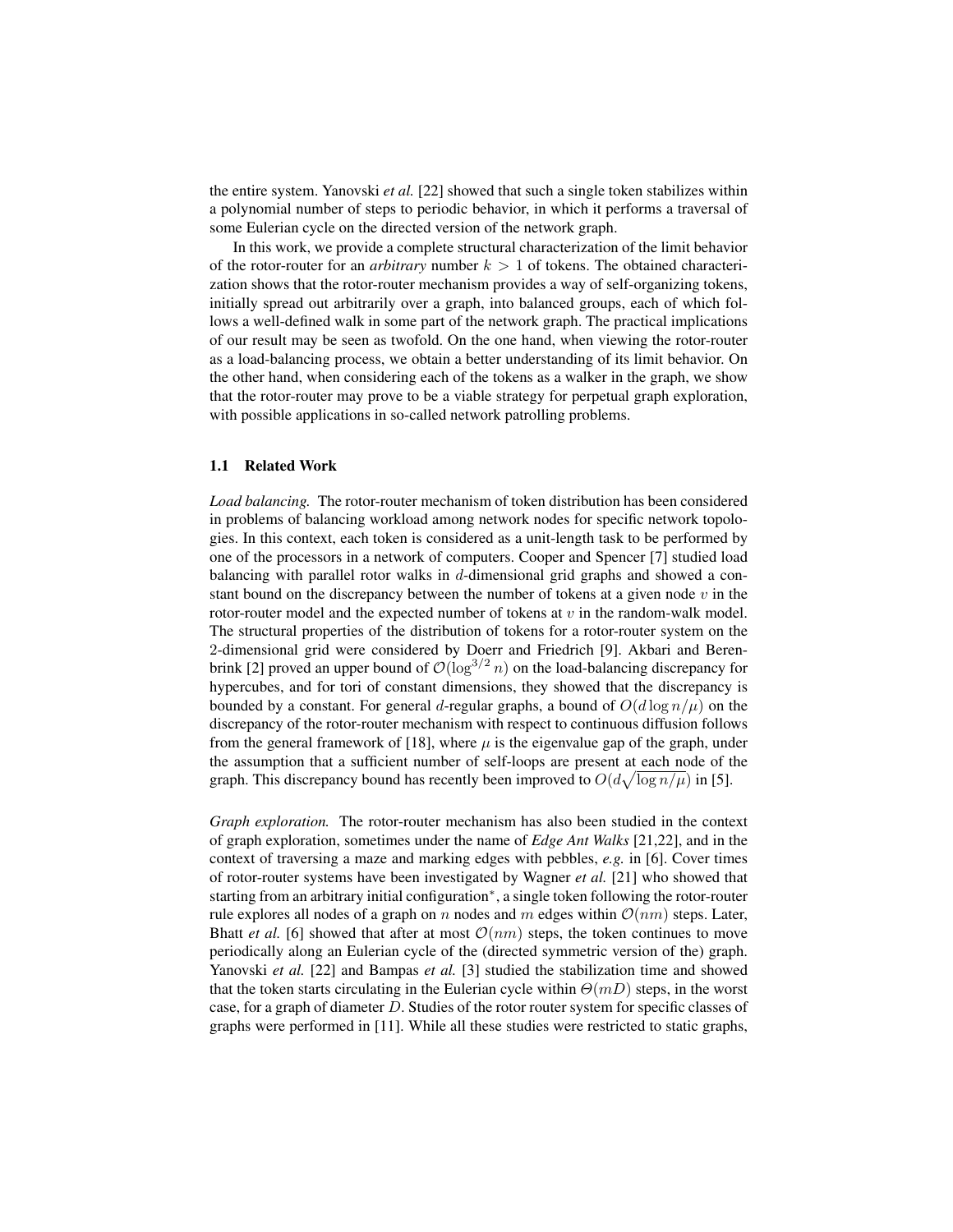Bampas *et al.* [4] considered the time required for the rotor-router to stabilize to a new Eulerian cycle after an edge is added or removed from the graph.

Studies of the parallel (*i.e.*, multiple token) rotor-router were performed by Yanovski *et al.* [22] and Klasing *et al.* [14], and the speedup of the system due to parallelization was considered for both worst-case and best-case scenarios. In [8], Dereniowski *et al.* establish bounds on the minimum and maximum possible cover time for a worst-case initialization of a k-rotor-router system in a graph G with m edges and diameter  $D$ , as  $\Omega(mD/k)$  and  $\mathcal{O}(mD/\log k)$  respectively. In [15], Kosowski and Pajak provided a more detailed analysis of the speedup for specific classes of graphs, providing tight bounds of cover-time speed-up for all values of  $k$  for degree-restricted expanders, random graphs, and constant-dimensional tori. For hypercubes, they resolve the question precisely, except for values of  $k$  much larger than  $n$ .

#### 1.2 Our Results

In this work we provide a structural characterization of the limit behavior of the rotorrouter model with multiple tokens. Yanovski *et al.* [22] experimentally observed that the rotor-router system enters a short sequence of states (of length at most  $2m$ ), which repeats cyclically ever after. We start this work by disproving this observation. In fact, we display an example of a starting configuration which admits a limit cycle with a period of superpolynomial length  $(\exp(\Omega(\sqrt{n \log n})))$  with respect to the size of the graph. Our example is similar to the construction presented by Kiwi *et al.* [13] to prove the existence of super-polynomial periods for chip firing games on graphs (although the rules of chip firing games are only very loosely related to those of the rotor-router).

By contrast, it turns out the fact that the rotor-router admits long limit cycles does not signify that the limit behavior of the rotor-router should be perceived as a "disordered" discrete dynamical system. The long period in our counterexample comes from the system being composed from many smaller parts, each of which exhibits a small (but different) period length. We show that for any limit sequence of states in the rotor-router model, the graph can be partitioned into arc-disjoint directed Eulerian cycles, with each token in the limit periodically traversing arcs of one particular cycle. We name such behavior a *subcycle decomposition*, the exact properties of which are described in Section 3. To complement the lower bound, we provide an upper bound of  $exp(\mathcal{O}(\sqrt{m \log m}))$  on the period of parallel rotor walks in its limit behavior. This upper bound asymptotically almost matches the lower bound from our example.

There are several consequences of our structural characterization of the limit behavior of the rotor-router. First, we show that it is possible to determine efficiently whether the system has already stabilized (*i.e.*, reached a configuration that will repeat itself) or not. This detection is based on the analysis of the properties of stable states, that is, of how the tokens arriving at a node are distributed into groups leaving on different outgoing arcs. The main point of this analysis is the observation that the cumulative number of tokens entering a vertex  $v$  (over the time period

<sup>∗</sup>A configuration is defined by: the cyclic order of outgoing arcs, the initial pointers at the nodes, and the current location of the token.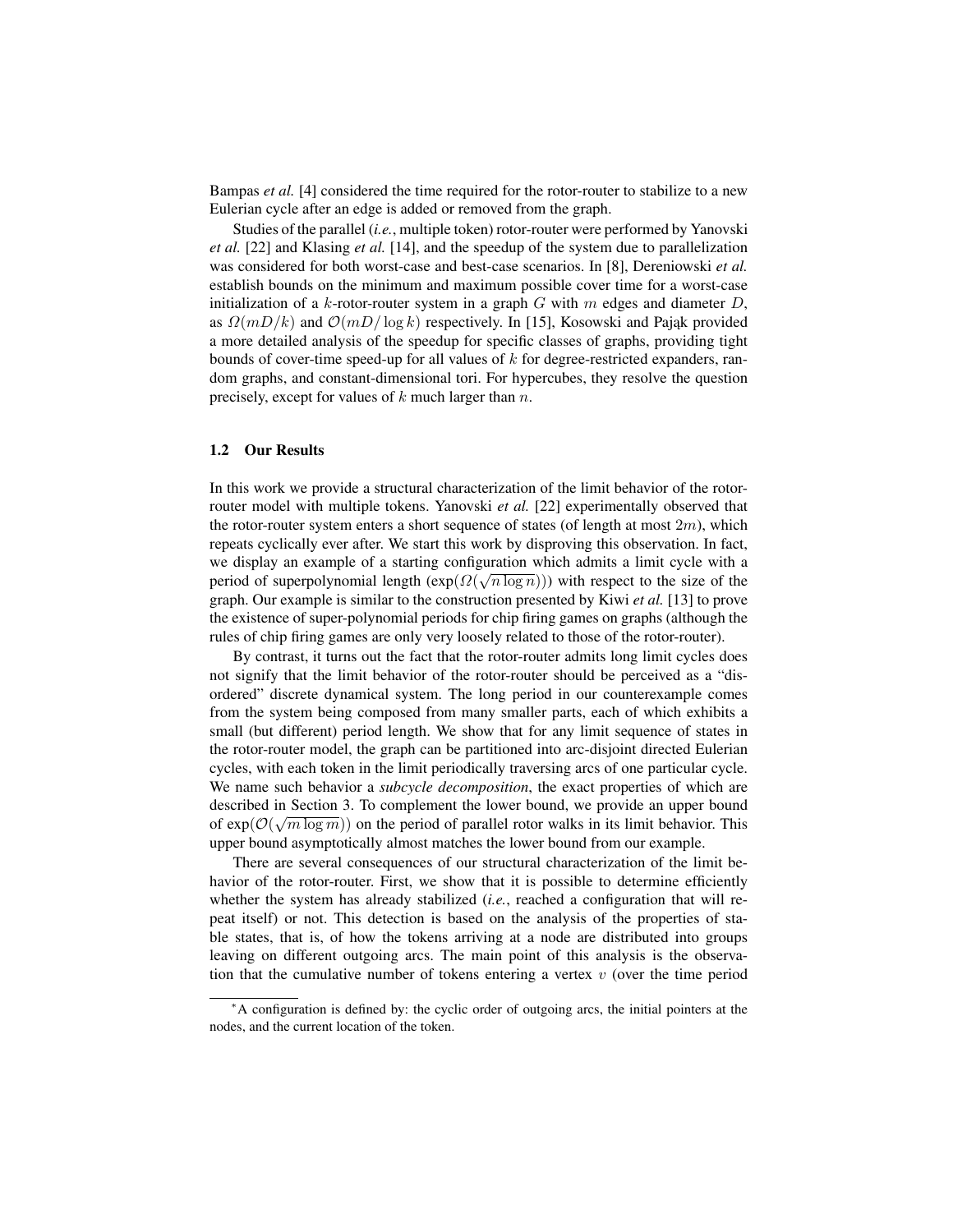$\{t, (t + 1), \ldots, (t + \Delta t)\}\$  is equal to the cumulative number of tokens leaving vertex v (over time  $\{(t+1), (t+2), \ldots, (t+\Delta t+1)\}\)$ , for arbitrary  $\Delta t$ .

Next, by defining an appropriate potential of a system and showing its monotonicity, we can give a polynomial bound on a number of steps necessary for a system with an arbitrary initialization to reach a periodic configuration. We provide an upper bound of  $\mathcal{O}(m^4D^2 + mD \log k)$ , together with examples of graphs with initial configuration having just 2 tokens that require  $\Omega(m^2 \log n)$  steps. This analysis is presented in Section 4. The obtained polynomial upper bound means that the rotor-router is an efficient means of self-organizing tokens so as to perform a periodic traversal of the edges of the graph.

Finally, Section 5 is dedicated to showing how the previous results can be applied in a constructive way with regard to efficient simulation of a rotor-router system. We show how the properties of subcycle decomposition can be applied to provide a way to preprocess any starting configuration in a way that makes it possible to answer queries of certain type in a polynomial time. This shows that a structural characterization of the rotor-router system is not only important as a theoretical tool for understanding the limit behavior of the system, but also as a practical tool for solving certain problems related to the rotor-router system.

As a complementary result, we show for the single-token rotor-router how to efficiently compute the Eulerian traversal cycle on which the token would be locked-in, faster than by running the process directly. A naive simulation would take  $\mathcal{O}(mD)$ time, but by using the structural properties of a single token walk together with application of efficient data structures we show how to preprocess the input graph in time  $\mathcal{O}(n+m)$  such that we can answer queries about token position at any given time T, in  $\mathcal{O}(\log \log m)$  time per query.

# 2 Model and Preliminaries

Let  $G = (V, E)$  be an undirected connected graph with n nodes, m edges and *diameter* D. Let k be the number of tokens. The digraph  $\vec{G} = (V, \vec{E})$  is the directed version of G created by replacing every edge  $(u, v)$  with two directed arcs  $u\overline{v}$  and  $v\overline{u}$ . We will refer to the undirected links in graph G as *edges* and to the directed links in the graph  $\vec{G}$  as *arcs*. Given a vertex v, we will denote its set of incoming arcs by  $\text{in}(v)$  and outgoing arcs by  $out(v)$ . Each vertex v of G is equipped with a fixed ordering of all its outgoing arcs  $\rho_v = (e_1, e_2, \dots, e_{\deg(v)})$ .

The precise definition of the rotor-router model on the system  $(\vec{G}, (\rho_v)_{v \in V})$  is as follows:

A *state* at the current time step t is a tuple:  $S_t = ((\text{pointer}_v)_{v \in V}, (\text{tokens}_v)_{v \in V}),$ where  $\textit{pointer}_v$  is an arc outgoing from node  $v$ , which is referred to as *the current port pointer at node*  $v$ , and  $tokens_v$  is the number of tokens at any given node. For an arc  $(vu)$ , let  $next(vu)$  denote the arc after the arc  $(vu)$  in the cyclic order  $\rho_v$ . During each step, each node v distributes in round-robin fashion all of its tokens, using the following algorithm:

While there is a token at node  $v$ , do

1. Send token to  $\textit{pointer}_v$ ,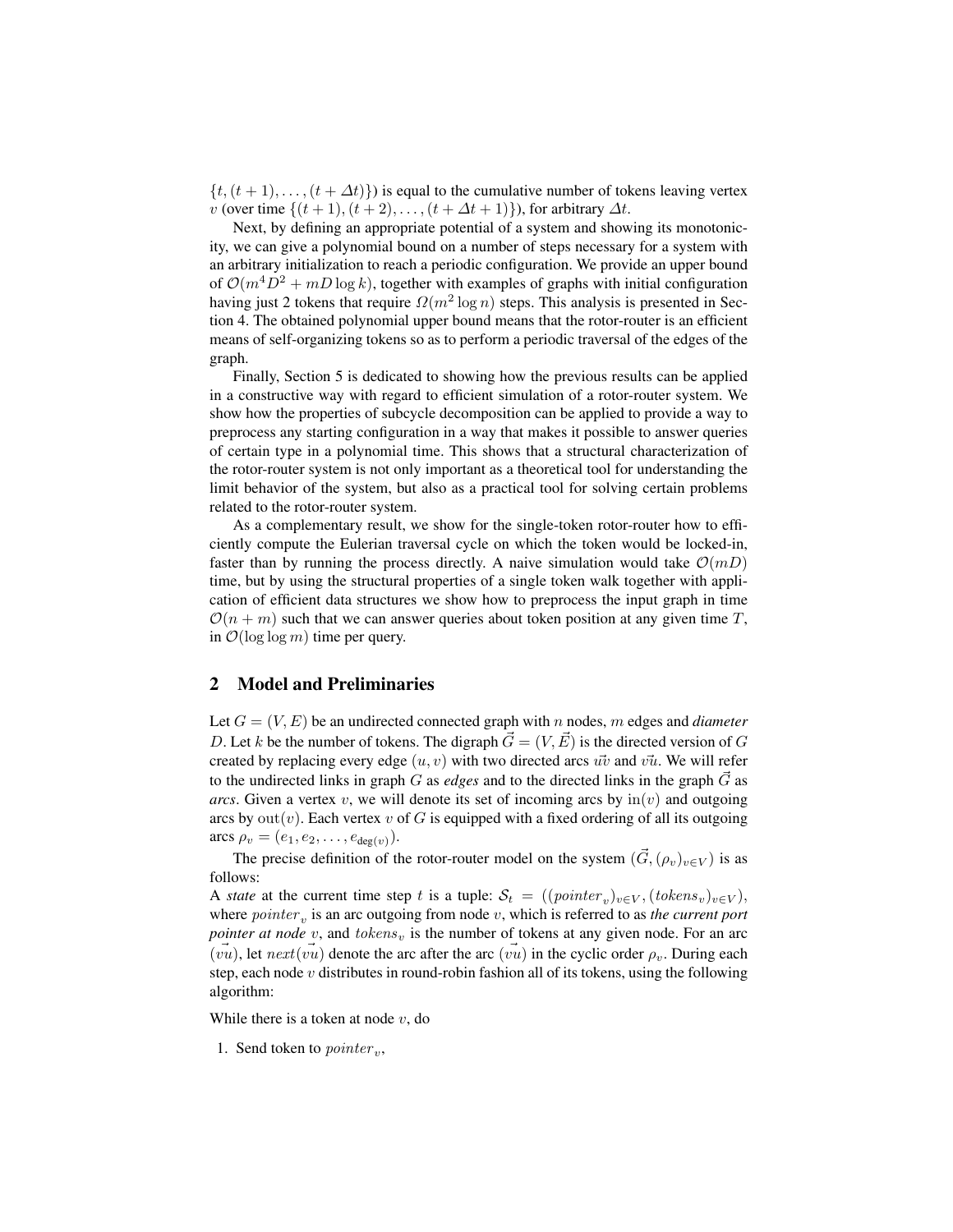# 2. Set  $\textit{pointer}_v = \textit{next}(\textit{pointer}_v)$ .

Note that during a single time step all tokens at a node  $v$  are sent out and at exactly the next time step all those tokens arrive at their respective destination nodes.

For a given state  $S_t$ , we say that it is *stable* iff there exists  $t' > t$  such that  $S_{t'} = S_t$ . *The stabilization time* of state  $S_0$ , denoted  $t_s$ , is the smallest value such that  $S_{t_s}$  is stable. We call *the periodicity* of state  $S_0$  the smallest  $t_p > 0$  such that  $S_{t_s} = S_{t_s + t_p}$ .

Throughout the paper, we denote multisets using {{}} notation, while for integer ranges, we write  $[a \dots b] \stackrel{\text{def}}{=} \{a, a+1, \dots, b\}, [a \dots b) \stackrel{\text{def}}{=} \{a, a+1, \dots, b-1\}.$ 

### 3 Periodicity of the Rotor-Router System

We begin with the observation that knowledge of the first  $t_s + t_p$  states of the system, that is  $S_0, \ldots, S_{t_s+t_p-1}$ , gives us full knowledge of any future state for arbitrarily large time  $t \geq t_s$ :  $\mathcal{S}_t = \mathcal{S}_{t_s+((t-t_s) \bmod t_p)}$ .

So as to be able to efficiently predict the future evolution of any rotor-router state, it would be useful to put a polynomial bound on  $t_p$  and  $t_s$  (with respect to  $n, m$  and k). If  $k = 1$ , due to results from Yanovski *et al.* [22], we know that  $t_p = 2m$  and  $t_s = O(mD)$ . For arbitrary k, Yanovski *et al.* [22] experimentally observed that  $t_p \leq$  $2m$  for any graph  $G$  regardless of the initial state. However, the following negative result disproves their observation and shows that the periodicity cannot be polynomially bounded for parallel rotor-routers.

**Theorem 1.** *There exists a family of graphs and initial states, with*  $k = 2m$  *tokens, having the periodicity*  $t_p = 2^{\Omega(\sqrt{n \log n})}$ .

*Proof.* We will construct such a family of graphs  $G_r$  for any sufficiently large integer r, and an appropriate initial configuration of tokens. First consider a balloon graph  $G_x$ consisting of a cycle of  $x > 3$  vertices  $\{v_0, v_1, \ldots v_{x-1}\}$  and an additional vertex  $v_x$ (called the *base vertex*) that is joined by an edge to vertex  $v_{x-1}$  of the cycle (see Figure 1(a)). Let the initial token distribution at vertices  $(v_0, \ldots, v_x)$  be  $(1, 2, 2, \ldots, 2, 4, 1)$ . Further let the exit pointers at vertex  $v_i$ ,  $0 \le i \le x - 2$  be oriented towards  $v_{i-1 \mod x}$ (in the counter-clockwise direction, in the figure), while at the vertex  $v_{x-1}$  the exit pointer is oriented towards  $v_0$  (i.e. in the opposite direction). At the base vertex  $v_x$  there is only one outgoing arc and so, the exit pointer at  $v_x$  will always point towards this arc.

Observe that for a vertex of out-degree two, the exit pointer remains unchanged if an even number of tokens exit this vertex in the current round, while the exit pointer is rotated if an odd number of tokens exit in the current round.

We will now analyze the movement of tokens along the arcs of the graph in each round. During the first round, the number of tokens moving on the arcs  $(v_0, v_1), (v_1, v_2)$ ,  $\dots (v_{x-1}, v_0)$  of the cycle in the clockwise direction is given by the sequence  $S_0 =$  $(0, 1, 1, \ldots, 1, 2)$ . During the same round, the number of tokens moving on the arcs in the counter-clockwise direction on the cycle is given by  $(1, 1, \ldots, 1)$ . On the branch edge ( $v_{x-1}, v_x$ ) there is exactly one token moving in each direction.

During the second round, the number of tokens moving on the arcs  $(v_0, v_1)$ ,  $(v_1, v_2)$ ,  $\dots$  ( $v_{x-1}, v_0$ ) of the cycle (in the clockwise direction) is given by the sequence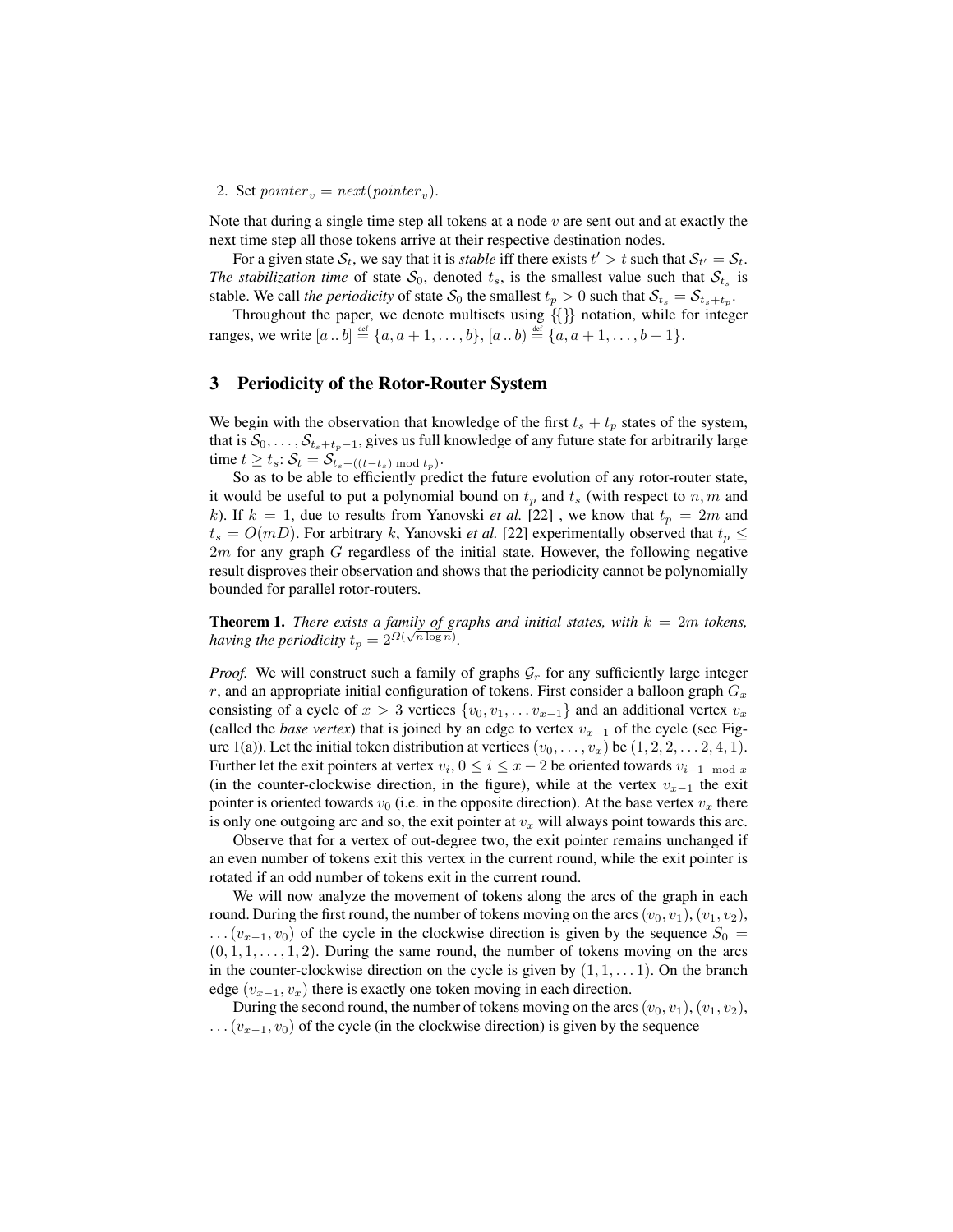$S_1=(1,1,\ldots,1,2,0)$  which is a cyclic rotation of the sequence  $S_0$ . The number of tokens moving on the arcs in the counter-clockwise direction on the cycle is still given by  $(1, 1, \ldots 1)$ . Again, the branch edge  $(v_{x-1}, v_x)$  has exactly one token moving in each direction.

Continuing with the above analysis, it is easy to see that in subsequent rounds, the number of tokens moving on the arcs of the cycle (in the clockwise direction) is given by cyclic rotations of  $S_0$ , *i.e.*, by the sequences  $(1, \ldots, 1, 2, 0, 1), (1, \ldots, 1, 2, 0, 1, 1)$ ,  $(1, \ldots, 1, 2, 0, 1, 1, 1)$  and so on. The number of tokens moving along the cycle in the counterclockwise direction is always one token per arc of the cycle. On the branch edge  $(v_0, v_x)$  there is exactly one token moving in each direction in each round. Since the length of the sequence  $S_0$  is  $|S_0| = x$ , after every x steps the configuration of tokens moving on the arcs of the cycle is the same. In other words, the periodicity of this rotorrouter system is x. Notice that the graph  $G_x$  has  $x + 1$  vertices and  $2(x + 1)$  arcs, and there are exactly  $2(x + 1)$  tokens in the system.



Fig. 1. (a) The balloon graph and the initial token distribution. (b) The family of graphs  $\mathcal{G}_r$  consisting of  $r$  balloons.

We will now construct the family of graphs  $\mathcal{G}_r$ . For any given r, let  $p_1, p_2, \ldots p_r$ be the first r prime numbers starting from  $p_1 = 3$ . We take r balloon graphs of sizes  $(1 + p_1), (1 + p_2), \ldots, (1 + p_r)$  respectively and join them by merging all the base vertices into one vertex, with arbitrary port ordering (see Figure 1(b)). In each balloon graph we place the tokens as before, such that the merged base vertex now contains r tokens. During each step, r tokens will exit the base vertex through the r outgoing arcs and r other tokens will enter the base vertex through the r incoming arcs. Thus, irrespective of the initial state of the exit pointer at the base vertex, the system will behave in the same manner. The behavior of the system in the distinct balloons would be independent of each other and for each balloon of size  $(1 + p_i)$  the configuration of the balloon would repeat itself in exactly  $p_i$  steps as before. Thus, the global state of the system would repeat in  $\text{lcm}(p_1, \ldots p_r) = \prod_{i=1}^r p_i$  steps. Note that the size of the graph,  $\mathcal{G}_r$ , is given by  $n = 1 + \sum_{i=1}^r p_i = \Theta(r^2 \log r)$ . In general, for any given integer n, we can construct a similar example graph by partitioning the  $n - 1$  vertices into balloons of appropriate sizes joined to the  $n$ th vertex, such that the period of the system is equal to the *Landau function* [16]  $g(n-1) = 2^{\Omega(\sqrt{n \log n})}$ .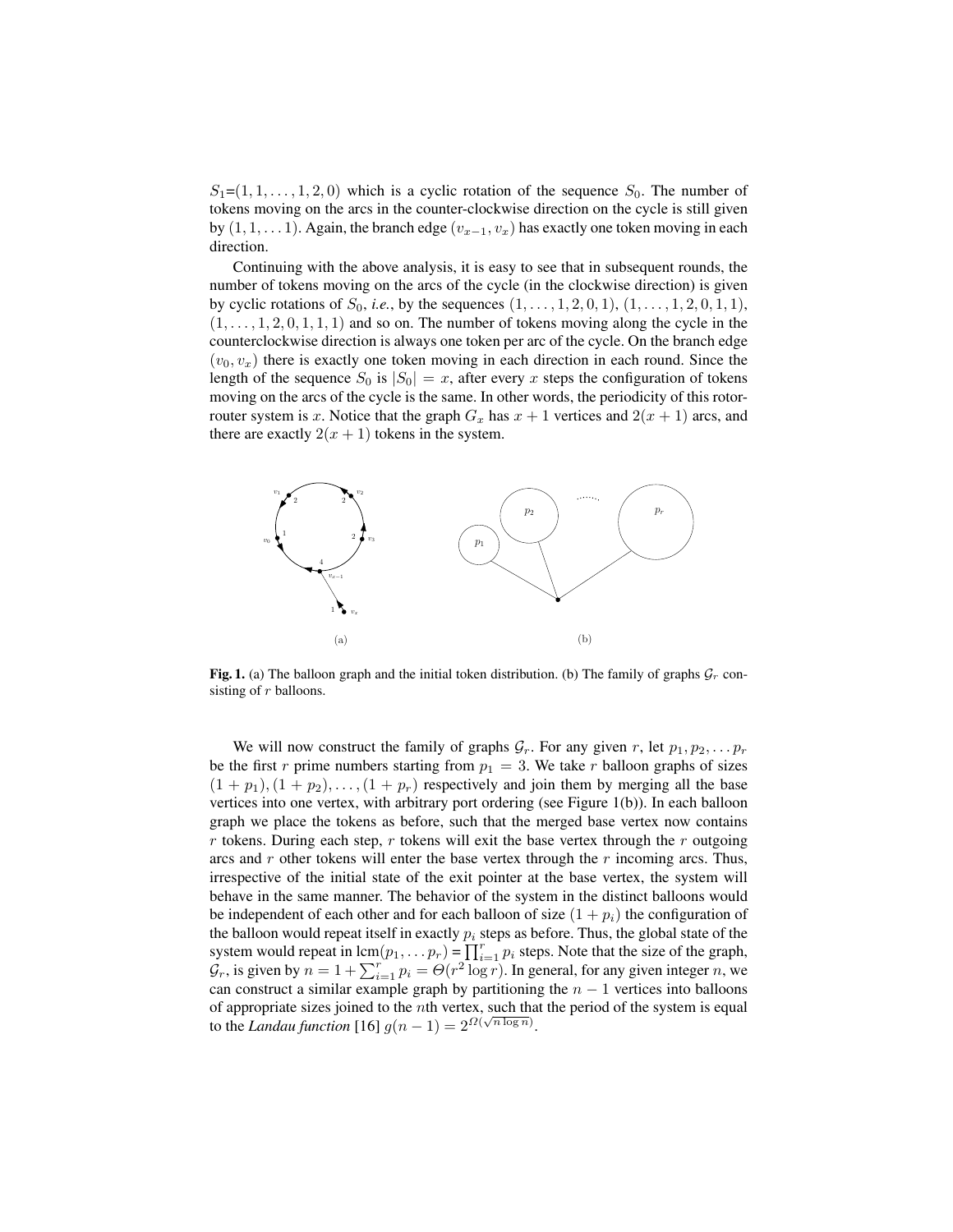We remark that a similar result exists for parallel chip-firing games [13].

We now present an upper bound on the periodicity of  $k$  parallel rotor walks, for arbitrary values of  $k$ . First, we will show that even though a stable state can exhibit very long (super-polynomial) periodicity, the underlying graph  $G$  can be partitioned into parts, such that each part separately exhibits small (linear) periodicity.

We will use calligraphic large letters (*e.g.*  $\mathcal{L} : \vec{E} \cup V \to \mathbb{Z}$ ) to denote *token distributions*. Thus:

- $\mathcal{L}_t(v)$  (*load* of node v) is number of tokens located at node v in time step t,
- $-\mathcal{L}_t(e)$  (*load* of arc e) is number of tokens sent out on arc e at time step t.

Thus, although tokens cannot be located on edges in our model, we can view the tokens in vertex as located already on the outgoing ports that they will be distributed to.

We will use specifically  $\mathcal{L}_t$  to denote token distribution associated with state  $\mathcal{S}_t$ . (It is important to note, that it is possible for two states to satisfy  $\forall_e\mathcal{L}_t(e)=\mathcal{L}_{t'}(e)$  and yet  $S_t \neq S_{t'}$ , as we also require that pointers be in the same positions in identical states.)

We begin with a series of observations on the token distribution process in a rotorrouter system.

Observation 2. *Since every token is pushed onto some outgoing arc, we have:*  $\sum_{e \in \text{out}(v)} \mathcal{L}_t(e) = \mathcal{L}_t(v); \sum_{e \in \text{in}(v)} \mathcal{L}_t(e) = \mathcal{L}_{t+1}(v).$ 

We also generalize token distribution into the *cumulative token distribution*. Given two time steps  $t_1 \le t_2$ , we define  $\mathcal{C}^{t_2}_{t_1} \stackrel{\text{def}}{=} \sum_{t \in [t_1 \dots t_2)} \mathcal{L}_t$ , in particular, for a vertex  $v$  and arc e:

$$
\mathcal{C}_{t_1}^{t_2}(v) \stackrel{\text{def}}{=} \sum_{t \in [t_1 \dots t_2)} \mathcal{L}_t(v), \ \mathcal{C}_{t_1}^{t_2}(e) \stackrel{\text{def}}{=} \sum_{t \in [t_1 \dots t_2)} \mathcal{L}_t(e).
$$

Consequently, a natural generalization of Observation 2 from load to cumulative load is as follow:

**Observation 3.** 
$$
\sum_{e \in \text{out}(v)} C_{t_1}^{t_2}(e) = C_{t_1}^{t_2}(v); \sum_{e \in \text{in}(v)} C_{t_1}^{t_2}(e) = C_{t_1+1}^{t_2+1}(v).
$$

The next observation follows from the fact that rotor-router distributes tokens in a round-robin fashion among all outgoing arcs of a vertex:

**Observation 4.**  $\forall_{e_1, e_2 \in \text{out}(v)} | C^{t_2}_{t_1}(e_1) - C^{t_2}_{t_1}(e_2) | \leq 1.$ 

Since arbitrarily large discrepancies (between two incoming edges) of incoming number of tokens are smoothed discretely, we can see the process of token propagation as a load-balancing scheme.

We now define the concept of *potential* of a token distribution system, which will be helpful to derive the necessary and sufficient conditions for a system state to be stable.

**Definition 5.** Given a token distribution A over edges, we define its potential as:  $\Phi(\mathcal{A}) \stackrel{\text{def}}{=}$  $\sum_{e\in\vec{E}}\left(\mathcal{A}(e)\right)^2.$ 

*We also introduce a shorthand notation for the* i*-th potential of a given rotor-router* state  $S_t$  as:  $\Phi_i(S_t) \stackrel{\text{def}}{=} \Phi(\mathcal{C}_t^{t+i}) = \sum_{e \in \vec{E}} (\mathcal{C}_t^{t+i}(e))^2$ .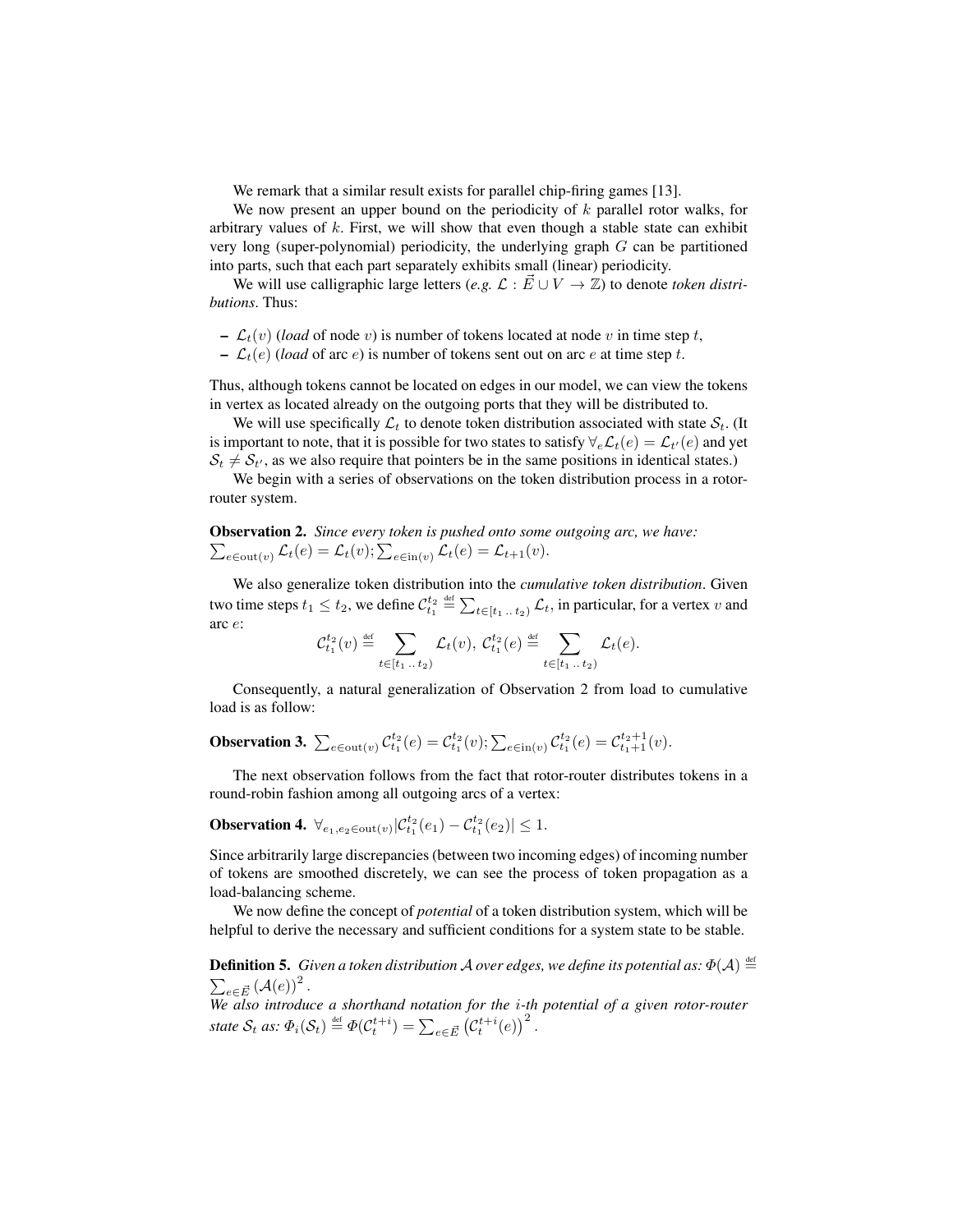Note that  $\Phi_1 \equiv \Phi$ . It is important to note that while arbitrary convex function can be used in the potential definition, usage of quadratic function will prove advantageous when analyzing the speed of convergence to a stable state, not only its properties.

The following folklore lemma provides us with a characterization of the minimum of the potential sums.

**Lemma 6.** Over all partitions of integer S into d integers, the partition  $\{[\frac{S}{d}], \ldots, [\frac{S}{d}],\}$  $\lceil \frac{S}{d} \rceil, \ldots, \lceil \frac{S}{d} \rceil$ } *uniquely minimizes the value of sum of squares of elements.* 

**Lemma 7.** *For arbitrary i and t, the i-th potential is non-increasing:*  $\Phi_i(\mathcal{S}_{t+1}) \leq$  $\Phi_i(\mathcal{S}_t)$ .

*Proof.* To prove the lemma we have to observe how the round-robin property of the rotor-router acts locally on the groups of tokens (cumulative over the time interval  $[t, t+$  $(i)$ ). From Observation 3 we know, that:

$$
\sum_{e \in \text{out}(v)} \mathcal{C}_{t+1}^{t+i+1}(e) = \mathcal{C}_{t+1}^{t+i+1}(v) = \sum_{e \in \text{in}(v)} \mathcal{C}_{t}^{t+i}(e).
$$

However, from Observation 4 and Lemma 6 we get that the multiset of values over outgoing arcs *minimizes* the sum of squares. Thus:

$$
\sum_{e \in \text{out}(v)} (\mathcal{C}_{t+1}^{t+i+1}(e))^2 \le \sum_{e \in \text{in}(v)} (\mathcal{C}_t^{t+i}(e))^2,
$$

which leads to:

$$
\Phi_i(\mathcal{S}_{t+1}) = \sum_{v} \sum_{e \in \text{out}(v)} (\mathcal{C}_{t+1}^{t+i+1}(e))^2 \le \sum_{v} \sum_{e \in \text{in}(v)} (\mathcal{C}_t^{t+i}(e))^2 = \Phi_i(\mathcal{S}_t).
$$

Observe that Lemma 7 implies that if the system is stable, all of the potentials are preserved at every (future) time step. This observation is powerful enough to derive strong characterization of stable states (see Theorem 11, equivalence of (i) and (ii)). However, in order to be able to reason about bounds on stabilization time, we need a more powerful notion of being able to characterize even the temporary regularities in token trajectories (for not necessarily stable states).

**Definition 8.** *We say that a state*  $S_T$  *admits a*  $\Delta t$ -step subcycle decomposition, *if in every vertex* v *we can define a one-to-one mapping between incoming and outgoing arcs of*  $v M_v : \text{in}(v) \to \text{out}(v)$ *, such that:* 

$$
\forall_{e \in \text{in}(v)} \forall_{t \in [T \dots T + \Delta t)} \mathcal{L}_t(e) = \mathcal{L}_{t+1}(M_v(e)). \tag{1}
$$

The subcycle decomposition has the following equivalent interpretation. We partition  $\vec{E} = \vec{E_1} \cup \ldots \cup \vec{E_c}$ , such that each  $\vec{E_i}$  induces a strongly-connected subgraph of G, and for each  $\vec{E_i}$  there exists an Eulerian cycle covering it such that each token traversing arcs of  $\vec{E}_i$  follows this particular Eulerian cycle during time steps  $T, T+1, \ldots, T+\Delta t-1$ .

Observe that the mapping M in Definition 8 does not need to be necessarily unique. We will call any such mapping M *a valid mapping with respect to* ∆t *subcycle decomposition* if (1) holds for it.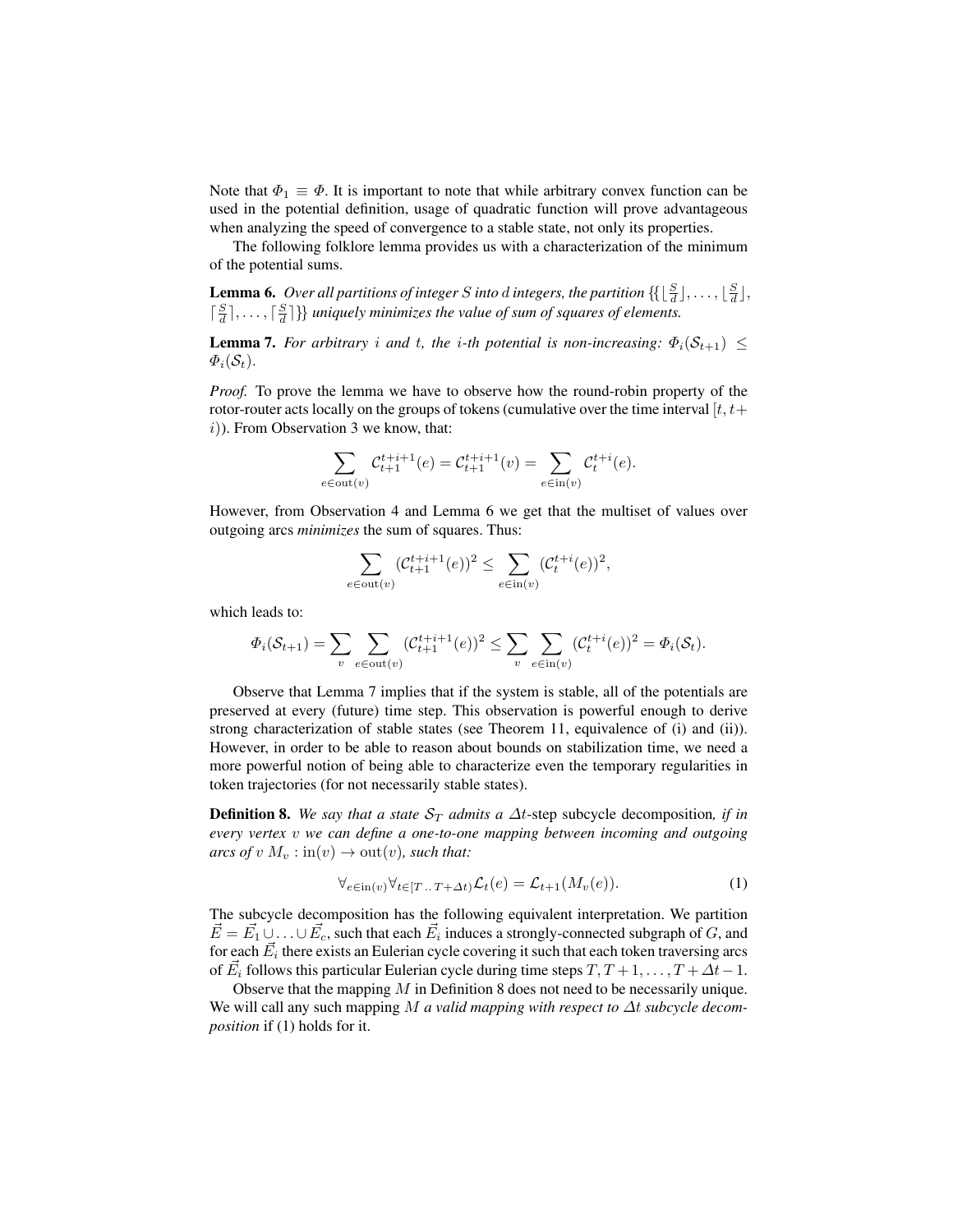The following lemma gives a series of equivalent characterizations of subcycle decomposition, connecting the existence of such a decomposition during any time interval with lack of potential drop during the time interval, as well as a load-balancing discrepancy criterion over all shorter sub-intervals of time.

Lemma 9. *The following statements are equivalent:*

- *(i)*  $S_T$  *admits a*  $\Delta t$ -step subcycle decomposition,
- $(iii) \ \forall v \forall_{t,t':[t..t') \subseteq [T..T+∆t)}, \{\{\mathcal{C}_t^{t'}(e)\}\}_{e \in in(v)} = \{\{\mathcal{C}_{t+1}^{t'+1}(e)\}\}_{e \in out(v)}$  (multisets of *cumulative loads are preserved locally),*
- (*iii*)  $\forall_{t,t':[t..t') \subseteq [T..T+∆t)} \{\!\{C_t^{t'}(e)\}\!\}_{e \in \vec{E}} = \{\{C_{t+1}^{t'+1}(e)\}\!\}_{e \in \vec{E}}$  (*multisets of cumulative loads are preserved globally)*,
- *(iv)*  $\forall_{0 \leq i \leq \Delta t} \Phi_i(\mathcal{S}_T) = \Phi_i(\mathcal{S}_{T+1}) = \ldots = \Phi_i(\mathcal{S}_{T+\Delta t-i+1})$  *(potential is constant),*
- $(v) \ \forall_{v} \overline{\forall_{e_1, e_2 \in in(v)} \forall_{t, t': [t \dots t']} \subseteq [T \dots T + \Delta t]} \vert C_t^{t'}(e_1) C_t^{t'}(e_2) \vert \leq 1$  *(incoming discrepancy is at most one).*

For a fixed value of  $\Delta t = 1$ , Lemma 9 captures the property that as long as  $\Phi(S_T)$ remains constant, the loads on edges are only permuted between any two consecutive timesteps. Coupled with Lemma 7 it immediately implies aforementioned property. Unfortunately, this property is not strong enough for our purposes. However, for arbitrary values of  $\Delta t$ , we can still employ the notion of higher order potentials  $\Phi_{\Delta t}$  (as defined previously), and observe the load balancing properties from Observation 3. The fact that stable state, by Lemma 7 and Lemma 9 admits load balancing properties even when collapsing multiple timesteps into a single frame, is our lever which will be used to derive strong properties of such states in the rest of this section.

**Definition 10.** We say that a state  $S_t$  admits a  $\infty$ -subcycle decomposition *if it admits* i*-steps subcycle decomposition for arbitrarily large i.*

Now we proceed to obtain a more algorithmic characterization of stable states. First, we show that if we do not experience a potential drop during  $2m^2$  time steps, then the rotor-router system has reached its limit configuration.

Theorem 11. *The following conditions are equivalent:*

- *(i)*  $S_T$  *is stable,*
- *(ii)*  $S_T$  *admits a*  $\infty$ *-subcycle decomposition,*
- *(iii)*  $S_T$  *admits a*  $(2m^2)$ *-subcycle decomposition.*

As a direct consequence of the proof of Theorem 11, we have:

**Corollary 12.** *For a stable state*  $S_T$ *, any mapping between incoming and outgoing arcs of v denoted*  $M_v$  :  $\text{in}(v) \rightarrow \text{out}(v)$  *that is valid with respect to*  $2m^2$ -subcycle *decomposition, is also valid with respect to* ∞*-subcycle decomposition.*

We are now ready to provide a stronger characterization of a stable state in Theorem 13 (compared to Theorem 11), based on refined analysis of the potential behavior.

**Theorem 13.** *State*  $S_T$  *is stable iff:*  $\sum_{i=1}^{3m} \Phi_i(S_T) = \sum_{i=1}^{3m} \Phi_i(S_{T+2m^2})$ .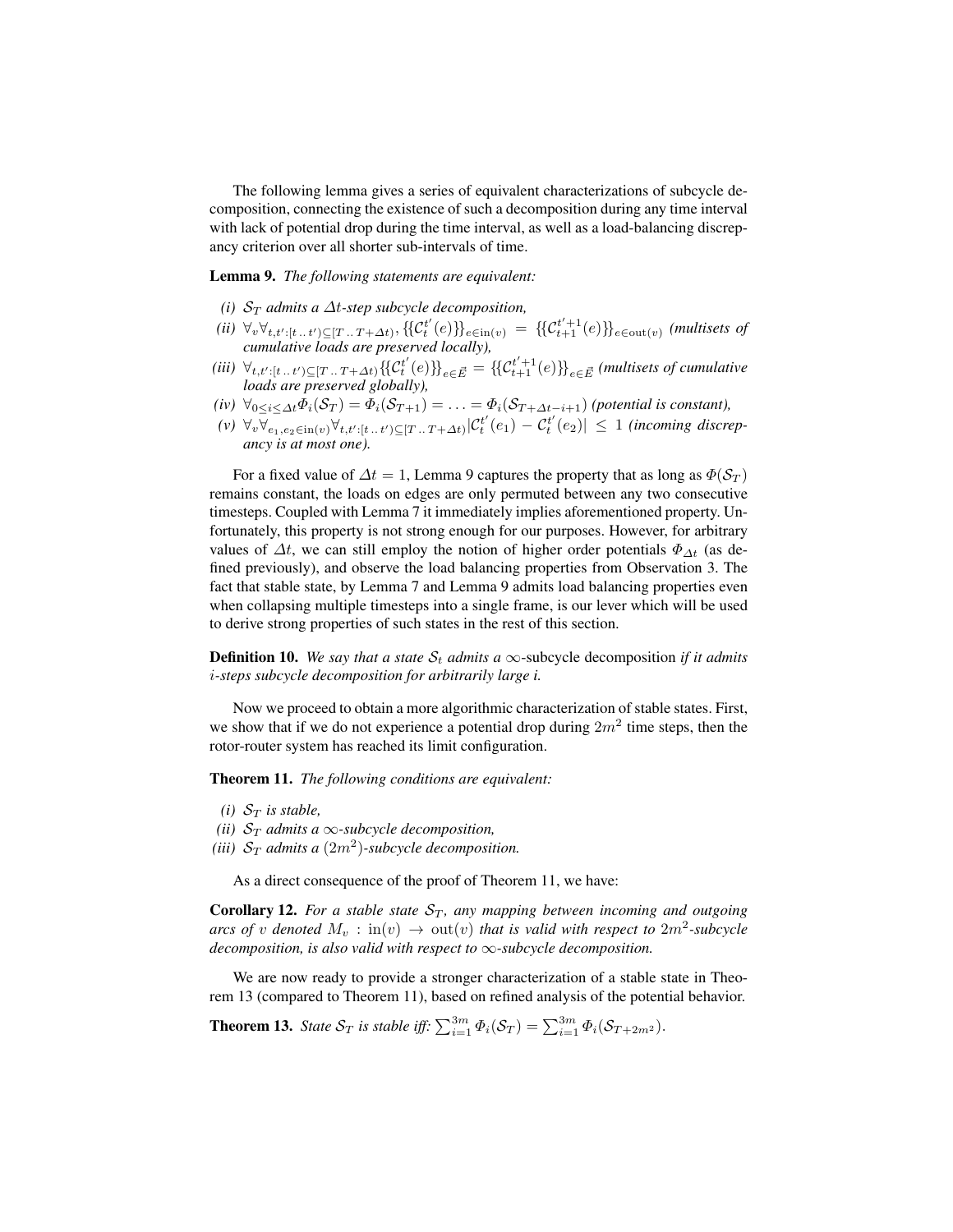Finally, we provide an upper bound on the length of the period for any rotor-router state. It is interesting to see that the upper bound is not far from the period of the example graph given in Theorem 1.

**Theorem 14.** For any stable state  $S_T$ , the period length of the limit cycle is bounded by  $t_p = \mathcal{O}(\exp(\sqrt{(m \log m)})).$ 

*Proof.* Observe, that any arc in G can be part of exactly one cycle in any given subcycle decomposition. As the period length of any stable state is upperbounded by the least common multiple of the length of the cycles, we get the desired upper bound as the value of the *Landau's function* on the total number of arcs in G.

## 4 Stabilization Time of the Rotor-Router System

In this section we provide upper and lower bounds on the stabilization time of parallel rotor-router systems. Since the values of potentials are discrete and non-increasing, in Theorem 13 we have a very powerful tool to reason about the stabilization of a state if the sum of potentials remains unchanged for more than  $3m$  time steps, the system has reached a stable state. Thus, we can naively bound each of the potentials by  $\mathcal{O}((mk)^2)$ , and so also bound the sum of potentials by  $\mathcal{O}(m \cdot (mk)^2)$ . This gives the following corollary.

**Corollary 15.** For any initial state  $S_0$ , there exists  $T = O(m^5 k^2)$  such that  $S_T$  is *stable.*

We will now show how to obtain an even stronger bound (in terms of dependence on  $k$ ), but for this we need a refined upper bound on initial potential. To achieve this, we need to treat the rotor-router system as a load balancing process.

*Round-fair processes.* As we intend to provide bounds on the values of the  $i$ -th potential for rotor-router process (given sufficiently long initialization time), we need to analyze the behavior of the cumulative rotor-router processes, *i.e.*, for a fixed  $\Delta t$ , to observe how the distribution of tokens  $\mathcal{C}_t^{t+\Delta t}$  evolves with time. Thus, in the following, we will use the broader concept of *round-fair processes* denoted by W, as introduced in [18]. Specifically, we will call an algorithm *strictly fair* if, in every step, the number of tokens that are sent out over any two edges incident to a node differs by at most one.

Definition 16. *A process of token distribution (denoted by* W*) is* round-fair*, if:*

$$
\forall_{e \in \text{out}(v)} \mathcal{W}_t(e) \in \left\{ \left\lfloor \frac{\mathcal{W}_t(v)}{\deg(v)} \right\rfloor, \left\lceil \frac{\mathcal{W}_t(v)}{\deg(v)} \right\rceil \right\} \tag{2}
$$

and no tokens are left in nodes:  $\mathcal{W}_t(v) = \sum_{e \in \text{out}(v)} \mathcal{W}_t(e)$ .

We observe that any rotor-router process is round-fair. Also, by Observations 2, 3 and 4, for any fixed  $\Delta t$ , cumulative rotor-router in the sense of  $W_t = C_t^{t + \Delta t}$  is also round-fair.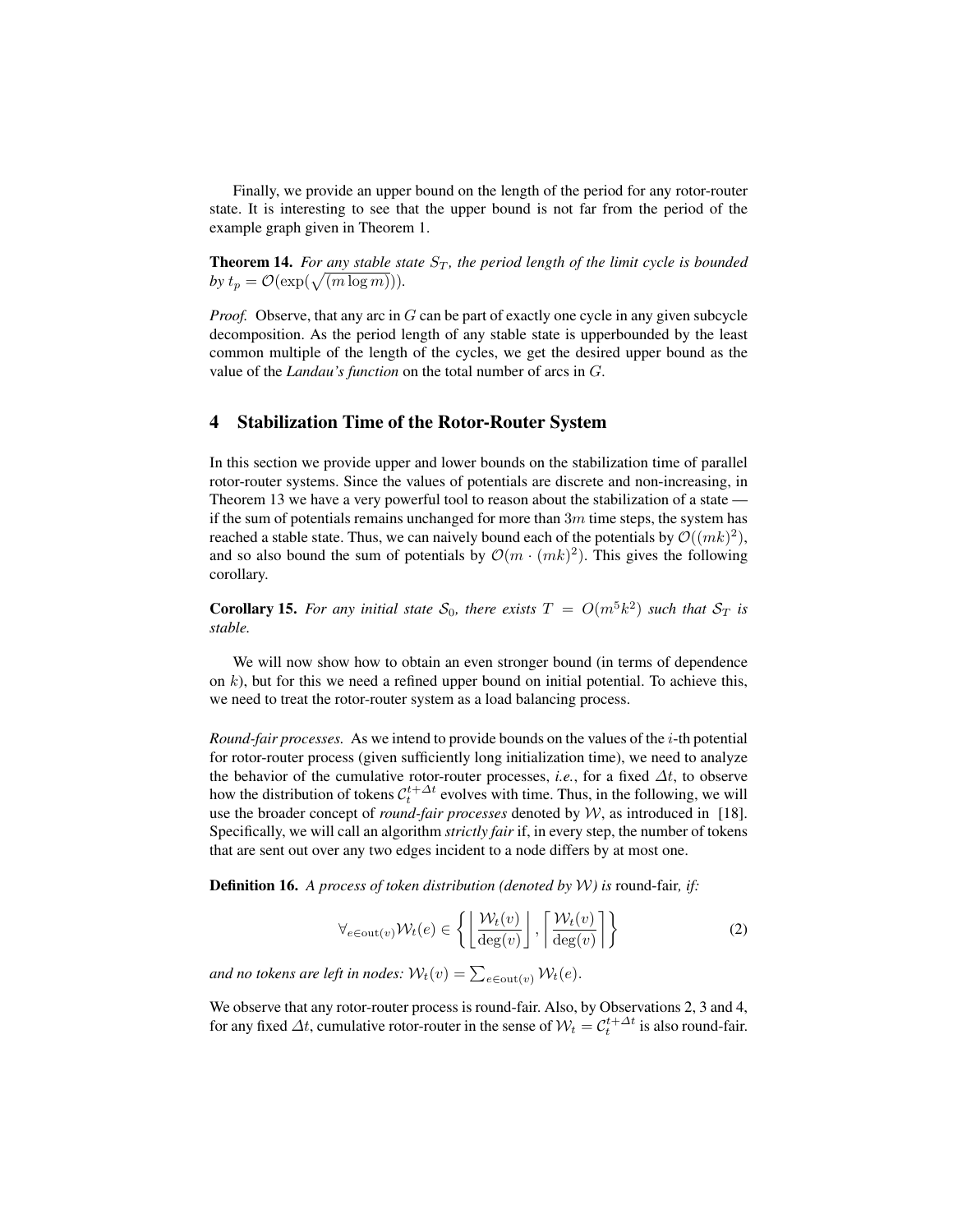The round-fairness condition can be strengthened into algorithms which are *cumulatively fair*. We will call an algorithm *cumulatively fair* if for every interval of consecutive time steps, the total number of tokens sent out by a node differs by at most a small constant for any two adjacent edges. It is easy to see that cumulative fair algorithms under the constraint that every token is propagated, are performing the rotor-router distribution (and vice versa, rotor-router distribution is cumulative fair with every token propagated).

In the rest of this section, in order to simplify notation, we will assume that  $G$  is not bipartite. For the full formulation of subsequent definitions and lemmas, we refer the reader to the full version of the paper.

**Definition 17.** A sequence of arcs  $e_1, e_2, \ldots, e_p$  is called an alternating path (of length  $p-1$ ), if either every pair of arcs  $e_{2i}, e_{2i+1}$  shares starting vertex and every pair of *arcs*  $e_{2i-1}, e_{2i}$  *shares ending vertex, or vice-versa: every pair of arcs*  $e_{2i}, e_{2i+1}$  *shares ending vertex and every pair of arcs*  $e_{2i-1}$ ,  $e_{2i}$  *shares starting vertex.* 

**Definition 18.** We define the notion of distance between two arcs  $e, e',$  denoted by  $d(e, e')$ , as a length of shortest alternating path having  $e$  and  $e'$  as first and last arcs.

In other words, a distance can be treated as a transitive closure of a relation where we define any pair of arcs sharing starting or ending vertex as at distance one.

**Lemma 19.** For any two arcs  $e, e'$  in non-bipartite graph  $G: d(e, e') \leq 4D + 1$  more*over there exists an alternating path connecting* e *and* e 0 *containing at most* 2D *pairs of arcs sharing ending vertices and at most* 2D + 1 *pairs of arcs sharing starting vertices.*

Now we will proceed to analyze the behavior of the potential defined as in Definition 5, with respect to a round-fair processes.

Recall that  $\Phi(\mathcal{W}_t) \stackrel{\text{def}}{=} \sum_{e \in \vec{E}} (\mathcal{W}_t(e))^2$ . We will denote the smallest value of the potential achieved by distribution of tokens that preserves sums of loads over load balancing sets of arcs (ignoring the restriction that loads are integers) by:

$$
\mathcal{B}(\mathcal{W}_t) \stackrel{\text{def}}{=} 2m \cdot \left(\arg \mathcal{W}_t(e)\right)^2, \tag{3}
$$

For non-bipartite graphs, (3) reduces to the following form:  $\mathcal{B}(\mathcal{W}_t) = \frac{k^2}{2m} = \text{const.}$ The following lemma follows directly from the convexity of quadratic functions.

Lemma 20.  $\Phi(\mathcal{W}_t) > \mathcal{B}(\mathcal{W}_t)$ .

**Definition 21.** We say that a configuration of tokens  $W_t$  in non-bipartite graph G has *discrepancy over arcs equal to*  $\max_{e,e'\in \vec{E}} (\mathcal{W}_t(e) - \mathcal{W}_t(e')).$ 

The next observation follows directly from (2).

Observation 22. *The discrepancy over arcs is non-increasing in time, that is:*

$$
\max_{e,e' \in \vec{E}} (\mathcal{W}_t(e) - \mathcal{W}_t(e')) \ge \max_{e,e' \in \vec{E}} (\mathcal{W}_{t+1}(e) - \mathcal{W}_{t+1}(e')).
$$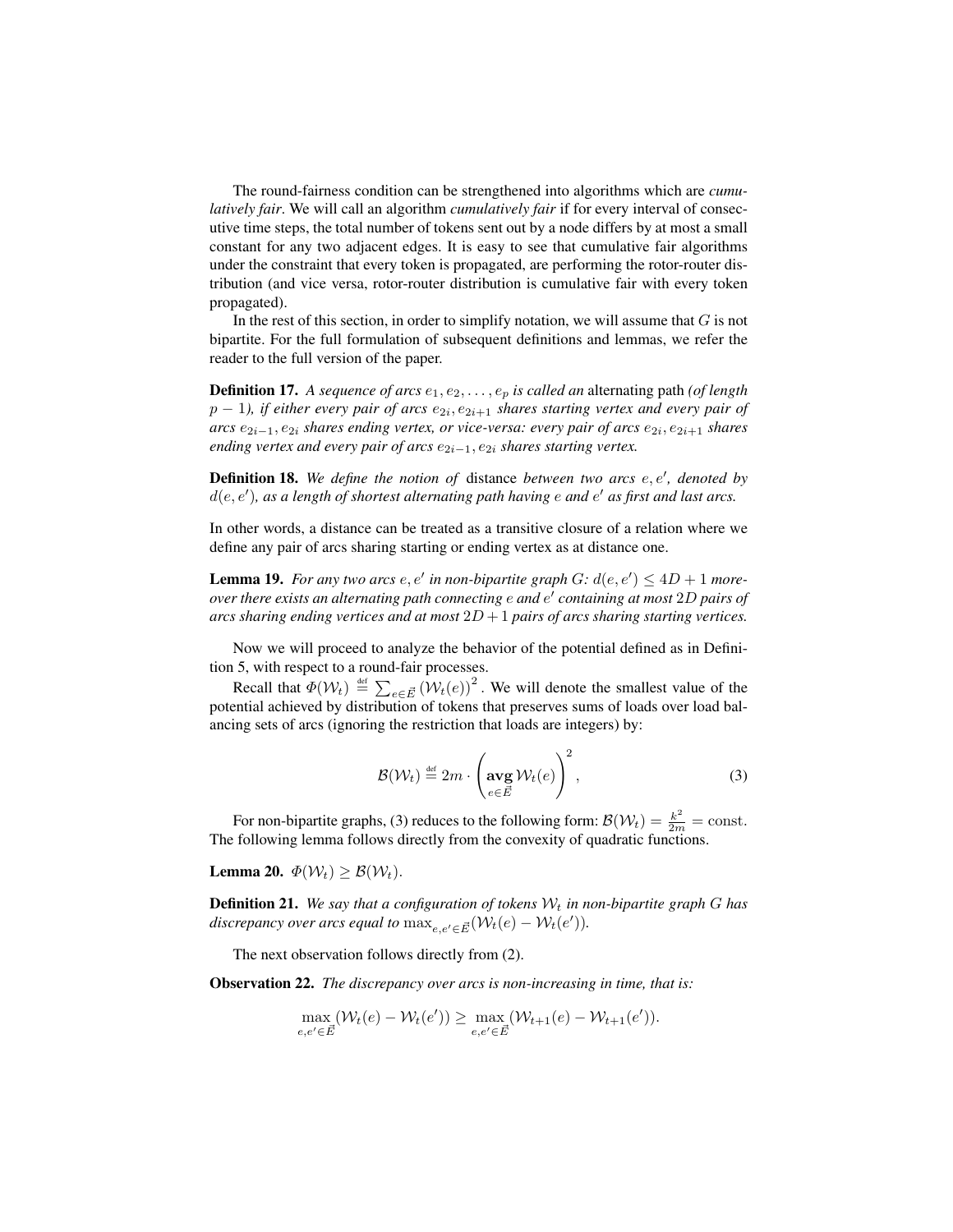We also put the following bound on the potential drop with respect to the discrepancy of number of tokens over arcs.

**Lemma 23.** *Consider a timestep* t *such that*  $W_t$  *has discrepancy over arcs*  $x > 4D+1$ *. Then:*  $\Phi(\mathcal{W}_t) - \Phi(\mathcal{W}_{t+1}) \geq \frac{(x-4D-1)(x-1)}{4D}$ .

**Lemma 24.** If  $W_t$  has discrepancy x, then  $\Phi(W_t) \leq \mathcal{B}(W_0) + \frac{1}{2}mx^2$ .

**Theorem 25.** *If*  $T \geq 16 \text{mD} \ln k$ *, then*  $W_T$  *has discrepancy over arcs at most* 10*D*.

*Proof.* Observe that for discrepancies  $x \geq 10D$  we have, by Lemma 23:

$$
\Phi(\mathcal{W}_t) - \Phi(\mathcal{W}_{t+1}) \ge \frac{(x - 4D - 1)(x - 1)}{4D} \ge \frac{x^2}{16D}.
$$

However, by Lemma 24:  $x^2 \ge 2 \frac{(\Phi(\mathcal{W}_t) - \mathcal{B}(\mathcal{W}_0))}{m}$ . Thus:

$$
\Phi(\mathcal{W}_{t+1}) - \mathcal{B}(\mathcal{W}_0) \leq (\Phi(\mathcal{W}_t) - \mathcal{B}(\mathcal{W}_0)) \left(1 - \frac{1}{8mD}\right).
$$

Let us assume that after  $T \ge 16mD \ln k$  steps the discrepancy is larger than 10D. Since  $\Phi(\mathcal{W}_0) - \mathcal{B}(\mathcal{W}_0) \leq \Phi(\mathcal{W}_0) \leq k^2$ , we have:

$$
\Phi(\mathcal{W}_T) - \mathcal{B}(\mathcal{W}_0) \le k^2 \cdot \left(1 - \frac{1}{8mD}\right)^{16mD\ln k} < k^2(1/e)^{2\ln k} = 1,
$$

implying that  $\Phi(\mathcal{W}_T) = [\mathcal{B}(\mathcal{W}_0)]$ , which implies that  $\Phi(\mathcal{W}_T)$  minimizes potential among integer load distribution. Thus  $W_T$  has discrepancy at most 1, a contradiction.

We are now ready to prove our main result on the time of stabilization of any rotorrouter initial state.

**Theorem 26.** For any initial state  $S_0$ , there exists  $T = O(m^4D^2 + mD\log k)$  such *that*  $S_T$  *is stable.* 

*Proof.* Let  $t_0 = \left[16mD\ln(3km)\right]$ . We observe that the cumulative rotor-router process (taken over  $\Delta t$  rounds) is round-fair, with the number of tokens equal to  $\Delta t \cdot k$ . For  $t \ge t_0$ ,  $\Delta t \le 3m$ , by Theorem 25 the token distribution of  $\mathcal{C}_t^{t + \Delta t}$  has discrepancy over arcs at most  $10D$ , thus:  $\mathcal{B}(\mathcal{C}_0^{\Delta t}) \leq \Phi_{\Delta t}(\mathcal{S}_t) = \Phi(\mathcal{C}_t^{t+\Delta t}) \stackrel{(24)}{\leq} \mathcal{B}(\mathcal{C}_0^{\Delta t}) + 50mD^2$ . We next obtain:

$$
\sum_{i=1}^{3m} \mathcal{B}(\mathcal{C}_0^i) \le \sum_{i=1}^{3m} \Phi_i(\mathcal{S}_t) \le 150m^2 D^2 + \sum_{i=1}^{3m} \mathcal{B}(\mathcal{C}_0^i).
$$
 (4)

Let  $T > 300m^4D^2 + \lfloor 16mD \ln(3km) \rfloor$ . Let us assume that  $S_T$  is not stable. Thus, for all  $t\in [t_0..T], \sum_{i=1}^{3m}\Phi_i(\mathcal{S}_t)-\sum_{i=1}^{3m}\Phi_i(\mathcal{S}_{t+2m^2})\geq 1,$  and in particular:  $\sum_{i=1}^{3m}\Phi_i(\mathcal{S}_{t_0}) \sum_{i=1}^{3m} \Phi_i(S_T) \ge \left\lceil \frac{(T-t_0)}{2m^2} \right\rceil > 150m^2D^2$ , which contradicts with (4).

We now give a lower bound on the stabilization time of parallel rotor-router walks.

**Theorem 27.** For any  $N, M > 0, N \leq M \leq N^2$ , there exists an initialization of the *rotor router system in some graph with* Θ(N) *nodes and* Θ(M) *edges such that the stabilization time is*  $\Omega(M^2 \log N)$ *.*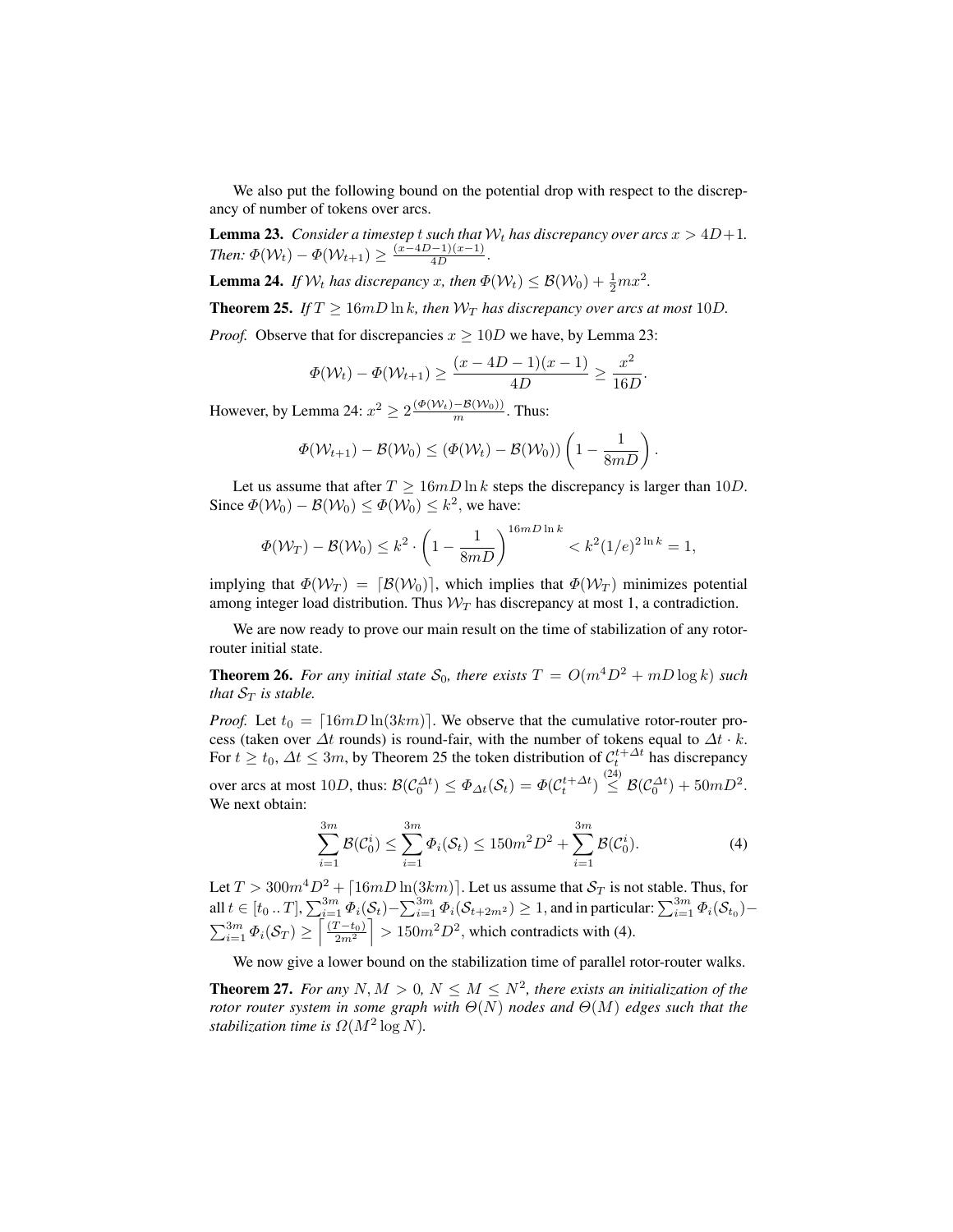# 5 Simulation of the Rotor-Router

In this section, we answer the question of how to efficiently query for the state of a parallel rotor-router system after a given number of steps. The result below is for an arbitrary number of tokens ( $k \ge 1$ ). For a single token ( $k = 1$ ) rotor-router mechanism we provide a faster simulation algorithm in the full version of the paper.

**Theorem 28.** *We can preprocess any*  $S_0$ *, in polynomial time and space (with respect to*  $n,m,\log k$ ) so that we can answer queries of state  $\mathcal{S}_{\tau}$  or queries of  $\mathcal{C}_0^{\tau}(e)$  (the total *number of visits until time step*  $\tau$ *) both in time*  $\mathcal{O}(n+m)$ *.* 

*Proof.* Our first step is to find T such that  $S_T$  is stable. By Theorem 26 it is enough to take any  $T > 300m^4D^2 + \lfloor 16mD \ln(3km) \rfloor$ . We compute and maintain states  $S_0, S_1, \ldots, S_T$ , thus answering any queries of  $S_{\tau}$  with  $\tau < T$  in  $\mathcal{O}(n+m)$  time. We store preprocessed  $C_0^{\tau}(e)$  for any  $\tau \in [0..T]$ .

By Corollary 12, we can find any valid  $\infty$ -subcycle decomposition of  $S_T$  in polynomial time. By the properties of the subcycle decomposition, we can then find the values of  $\mathcal{S}_{T+\tau}(e)$  by finding  $e'$  being shifted by  $\tau$  along the cycle  $e$  belongs to. In a similar fashion we find  $C_T^{T+\tau}(e)$  for each arc e, giving us  $C_T^{T+\tau}(v)$  for each vertex v, thus we know the new pointer location for  $v$ . Each cycle can be preprocessed with prefix sums such that queries of this type can be answered in  $\mathcal{O}(1)$  time, thus giving  $\mathcal{O}(n+m)$  time for full  $S_{T+\tau}$  query.

We can preprocess each cycle with prefix sums, thus giving us the access to  $C_T^{\tau}(e)$ for  $\tau \in [T \dots \infty)$ . By adding the value of  $C_0^T(e)$  we get desired  $C_0^T(e)$ .

# 6 Conclusion

The rotor-router process has, in previous work, been identified as an efficient deterministic technique for a number of distributed graph processes, such as graph exploration and load balancing. In these settings, it rivals or outperforms the random walk, in some cases (such as parallel exploration of graphs) providing provable guarantees on performance, the counterparts of which need yet to be shown for the random walk. In this paper, we provide a complete characterization of the long-term behavior of the rotor-router, showing an inherent order in the limit state to which the system rapidly converges. This provides us with a better understanding of, e.g., the long-term load balancing properties of rotor-router-based algorithms, while at the same time opening the area for completely new applications. For instance, in view of our work, the rotor-router becomes a natural candidate for a self-organizing locally coordinated algorithm for the *team patrolling problem* — a task in which the goal is to periodically and regularly traverse all edges of the graph with  $k$  agents. This topic, and related questions, such as bounding the maximum distance between tokens on their respective Eulerian cycles in the limit state of the rotor-router, are deserving of future attention.

#### References

1. Y. Afek and E. Gafni. Distributed algorithms for unidirectional networks. *SIAM J. Comput.*, 23(6):1152–1178, 1994.